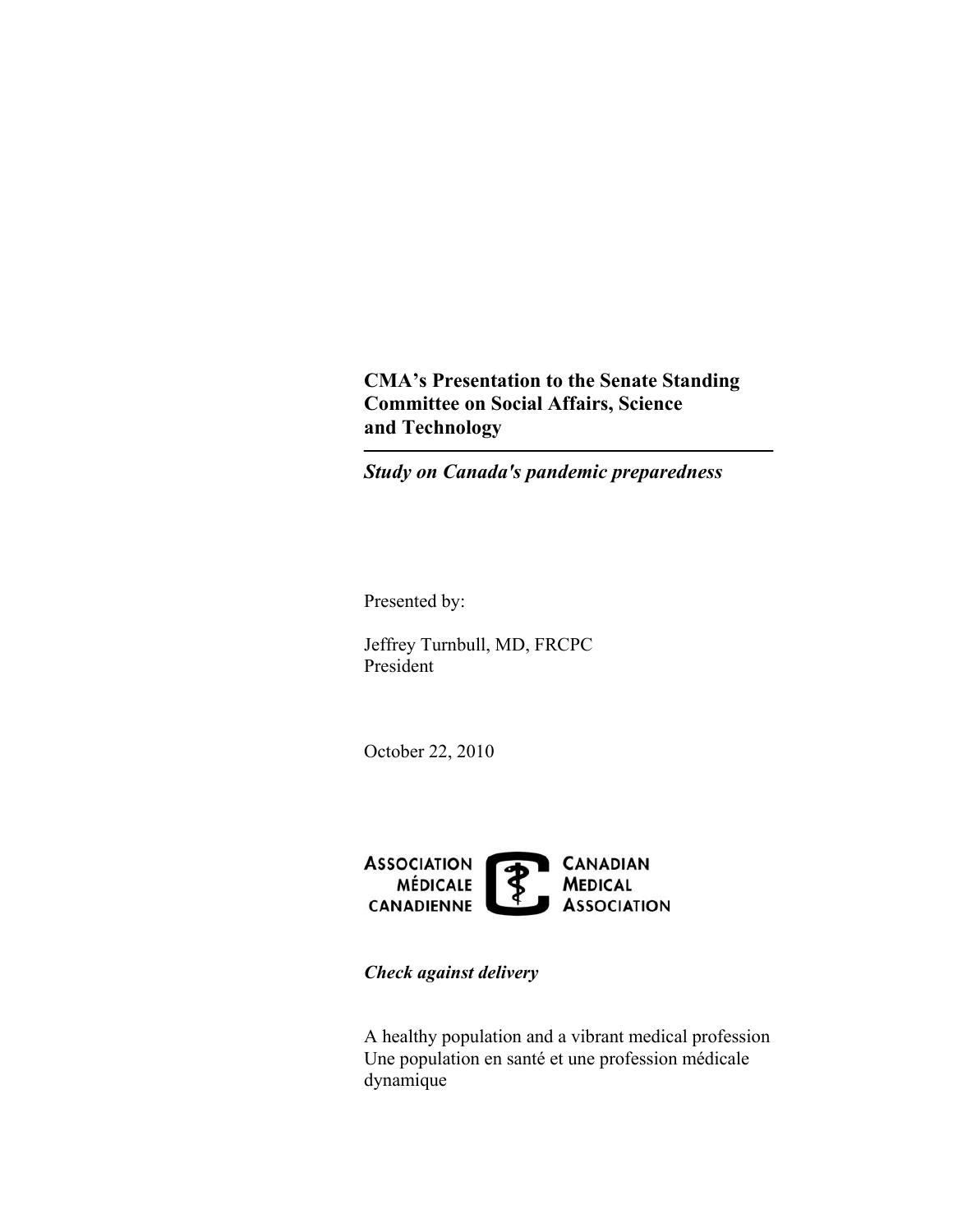The Canadian Medical Association (CMA) is the national voice of Canadian physicians. Founded in 1867, CMA's mission is to serve and unite the physicians of Canada and be the national advocate, in partnership with the people of Canada, for the highest standards of health and health care.

On behalf of its more than 73,000 members and the Canadian public, CMA performs a wide variety of functions. Key functions include advocating for health promotion and disease/injury prevention policies and strategies, advocating for access to quality health care, facilitating change within the medical profession, and providing leadership and guidance to physicians to help them influence, manage and adapt to changes in health care delivery.

The CMA is a voluntary professional organization representing the majority of Canada's physicians and comprising 12 provincial and territorial divisions and 51 national medical organizations.

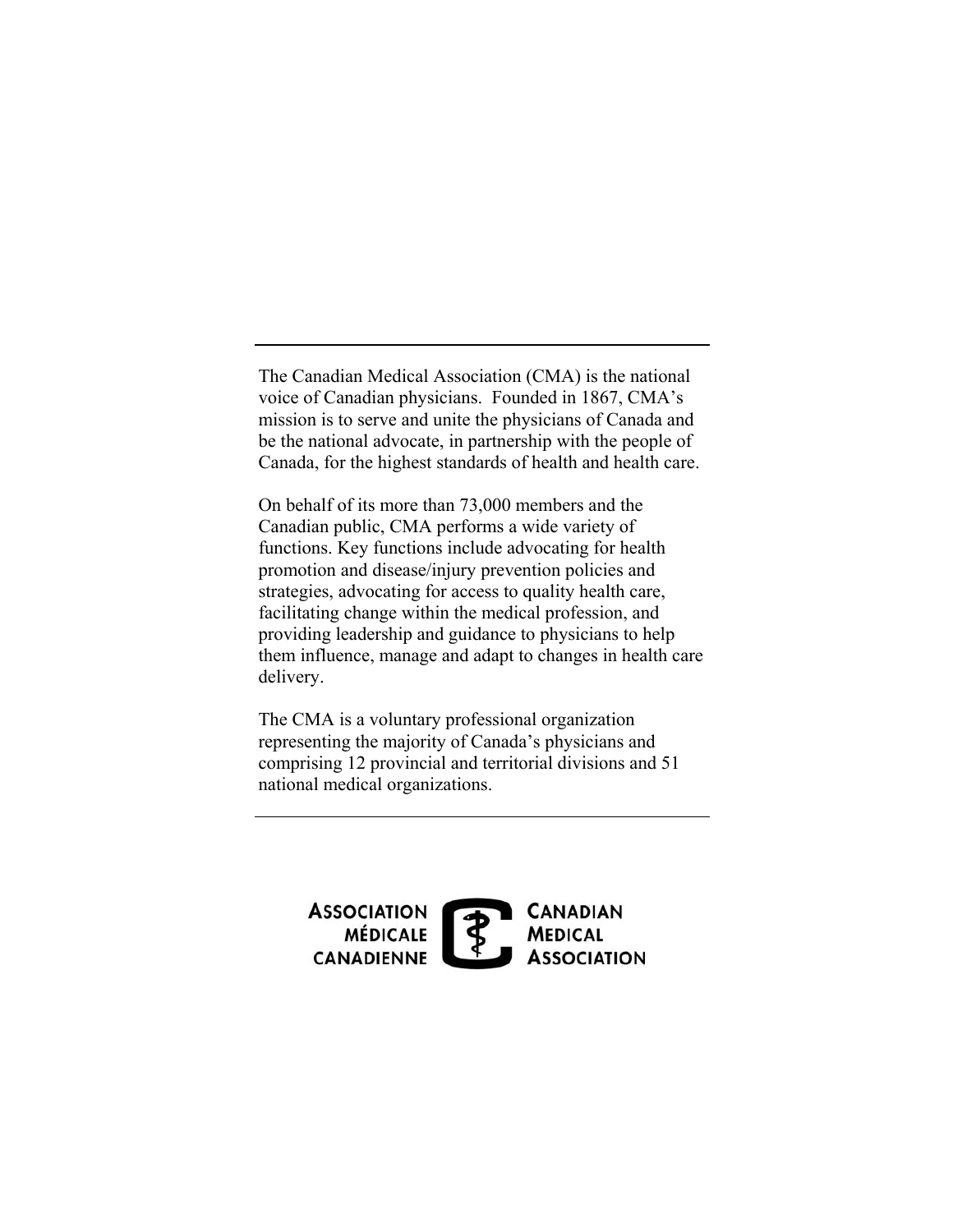

Good morning.

We are very pleased to appear on behalf of the Canadian Medical Association before this Senate committee as part of your study of pandemic preparedness and the H1N1 experience in Canada.

Earlier this year, the CMA collaborated with the College of Family Physicians of Canada and the National Specialty Society of Community Medicine to present a picture of lessons learned from the frontlines of the pandemic.

Together we represent over 80,000 physicians engaged in all aspects of Canada's health care and public health systems.

The report includes recommendations that, if acted upon, would help ensure that a strong foundation is in place to protect Canadians from future health threats.

As President of the CMA and a practising physician, I am here to present my association's point of view.

Physicians have a unique and critical role to play during public health emergencies. Many people turn to their physician first for information and counseling. Physicians are the first line of defence.

This was certainly the case during the H1N1 pandemic. This role was intensified by the confusion created by the great variation in mass vaccination programs across the country.

Many physicians felt that their urgent need for clinically relevant information was not well recognized by the Public Health Agency of Canada, the Public Health Network and, in some cases, provincial, territorial, regional or local levels.

The lack of national leadership on clinical guidance led to delays and the proliferation of differing guidelines across the country.

Standard clinical guidance, adaptable to local circumstances, is the norm in medical practice. Nationally disseminated clinical practice guidelines on vaccine sequencing, use of anti-virals and hospital treatment would have created consistent clinical responses across the country.

We recommend that the Public Health Network seek advanced pan-Canadian commitment to a harmonized and singular national response to clinical practice guidelines, including mass vaccination programs, during times of potential public health crisis.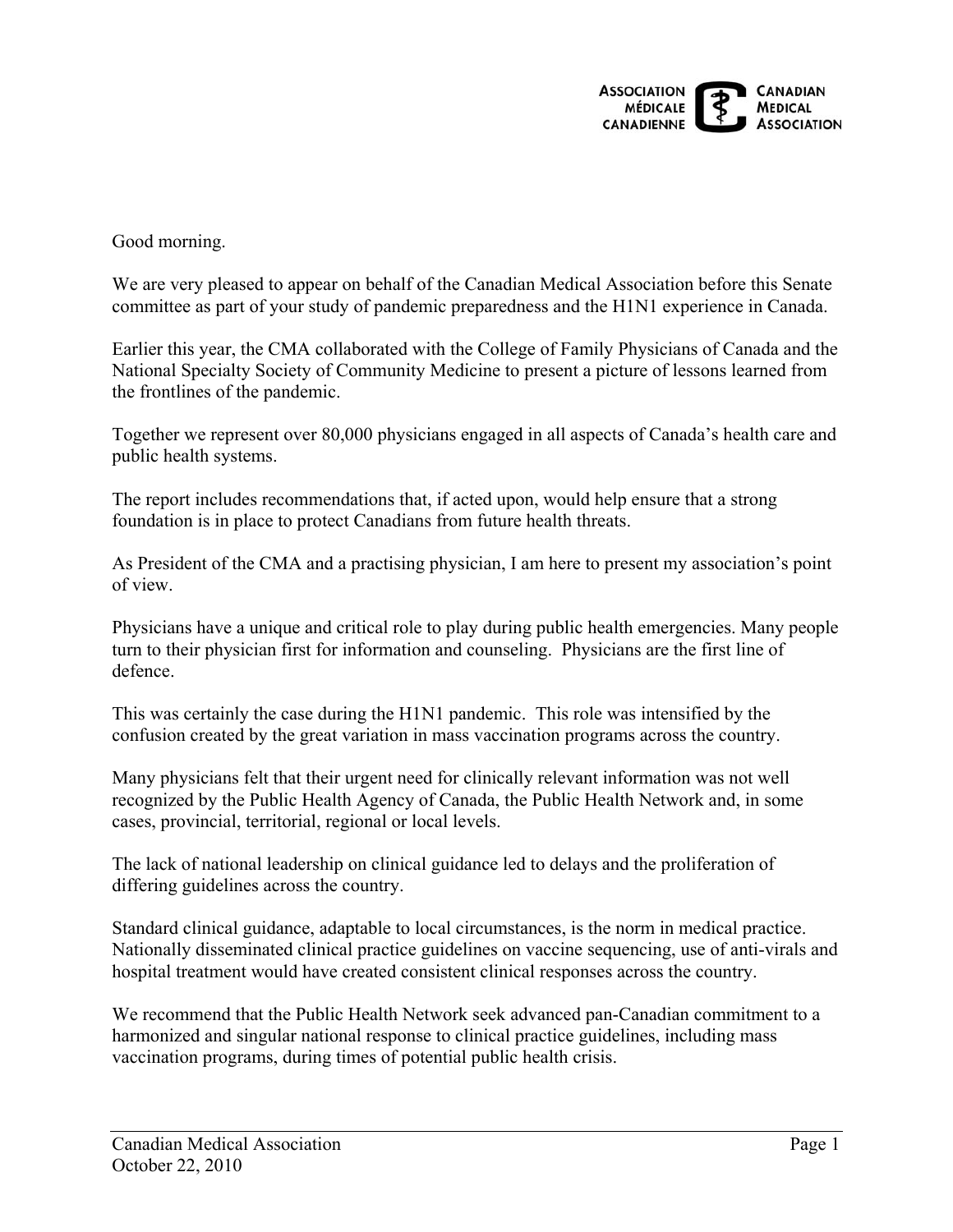The CMA also recommends that the Public Health Agency of Canada work closely with the medical specialty societies, as it did successfully with Society for Obstetrics and Gynecology in the development of clinical guidance for the care and treatment of pregnant women.

Many physicians and public health workers have complained that multiple levels of government provided similar, but not identical, advice. The differences led to skepticism among both physicians and the public and the inundation of messages led to overload.

In situations where scientific evidence is rapidly changing, as was the case during the H1N1 pandemic, we need a national communication strategy, targeted to physicians that can build on communication processes already in place.

It is especially important during a health emergency to build on existing systems that work well and can minimize the chances of conflicting messages.

It is also important that two-way lines of communication between public health and primary care are established. Embedding primary care expertise into public health planning at all levels would help us avoid problems and improve our response.

We believe that the H1N1 immunization process did not adequately engage physicians in planning and delivery.

A number of difficulties, such as the impact of bulk packaging, the sequencing of patients and the logistics of inventory management, led to friction between front-line public health practitioners and family physicians.

These could have been avoided with strengthened consultation, interdependence and mutual understanding before the crisis.

A number of witnesses have noted the importance of surveillance. There is no doubt that greater use of electronic medical records – or EMRs – in primary care could have facilitated surveillance and communications.

Family practice clinics with EMRs were able to quickly identify high-risk patients, communicate with them to schedule vaccination appointments, and collect the required data for public health.

Another aspect of pandemic planning that cannot be ignored is the possibility that physicians themselves might fall ill.

Physicians have never hesitated to provide care to patients during times of crisis, but this obligation must be balanced by a reciprocal obligation of society to physicians.

Following the SARS outbreak, the CMA prepared *Caring in a Crisis*, a policy paper that addresses the need to take into account and plan for what would happen when health care providers become part of the statistics of those infected.

We urge the committee to consider this challenge in your deliberations.